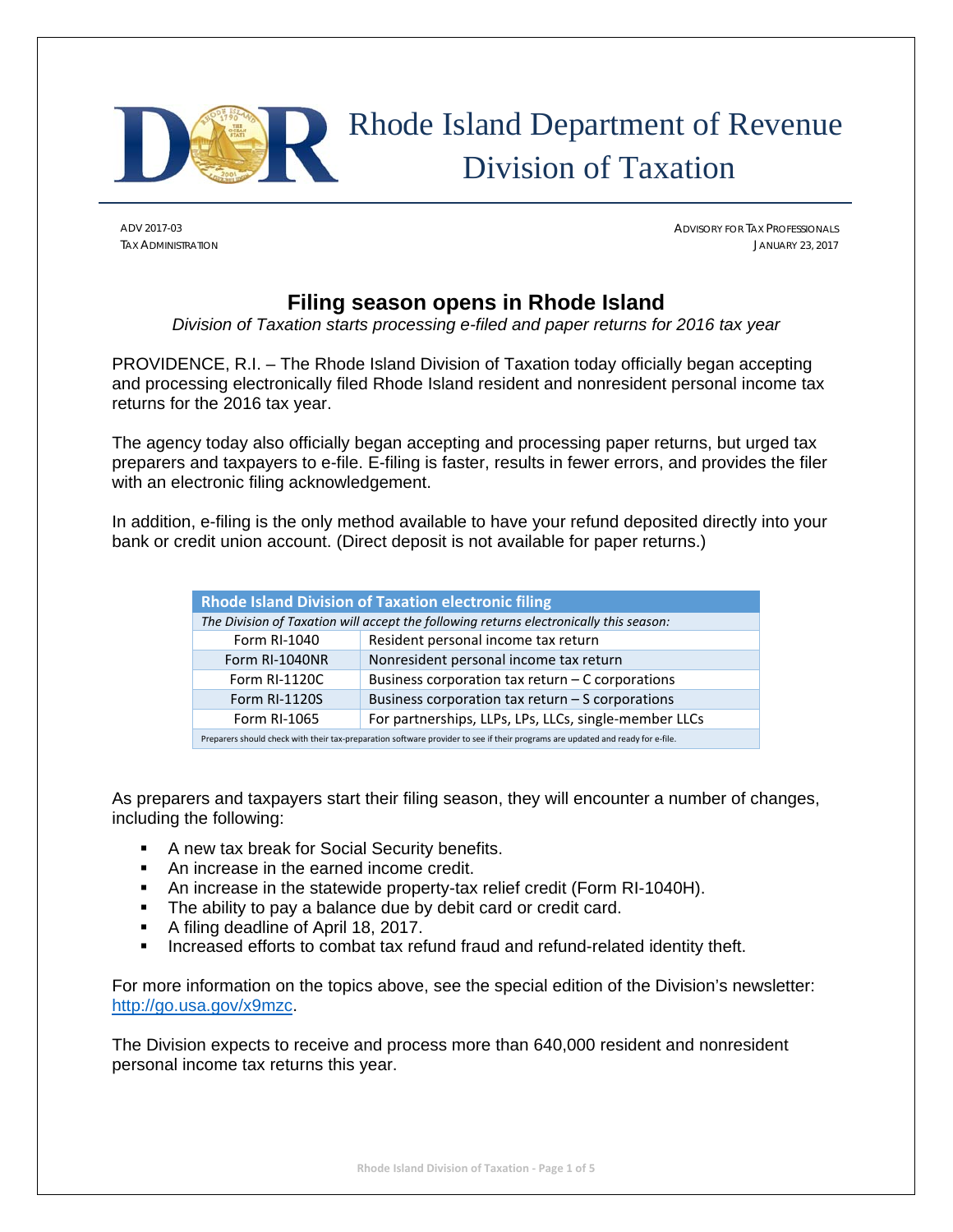## **Business filers**

At 5:00 p.m. Eastern Time today, the Division of Taxation begins officially accepting and processing electronically filed business returns on Form RI-1065, Form RI-1120C, and Form RI-1120S. In addition, the Division today begins accepting paper filed business returns. The special edition of the Division's newsletter includes important information for the 2016 tax year involving business filers: http://go.usa.gov/x9mzc. Among the changes:

- New original due dates.
- New extended due dates.
- A reduction in the corporate minimum tax.
- A reduction in the filing charge for pass-through entities.

# **Fighting tax fraud**

The IRS, state tax agencies, and the tax professional industry have joined forces to form the Security Summit, working in partnership to combat tax refund fraud, fraudulent tax returns, and identity theft-related fraud.



The Security Summit recently launched a public awareness campaign and a series of security awareness tips to guard against efforts by cybercriminals. The IRS and the states have also taken steps to increase scrutiny of tax returns this season.

The enhanced security measures, in place to protect your personal information and to combat fraud, have increased the time it takes many states, including Rhode Island, to process and issue refunds.

Also, the IRS is required by federal statute to delay, until February 15, 2017, the issuing of refunds that involve the earned income credit and additional child tax credit – to allow additional time to help prevent revenue lost due to identity theft and refund fraud related to fabricated wages and withholdings.

The Rhode Island Division of Taxation asks your patience as Rhode Island and many other states implement enhanced efforts to safeguard taxpayer dollars, combat tax refund fraud, and protect your personal information. The Division this filing season will take the time necessary to review and verify the information on all tax returns to make sure that the right refund goes to the right person.

Tax preparers and taxpayers can help in the fight against fraud by filing electronically and using direct deposit, which is the most secure and effective way to receive your refund. Last year, the Division issued more than 456,000 refunds totaling \$279.9 million in the aggregate.

For those who file paper returns, the Division urges the use of tax preparation software so that the resulting return can be filed with a two-dimensional barcode. Paper returns with 2-D barcodes process more effectively and efficiently and result in fewer errors.

For those without tax preparation software, forms for the new filing season, covering tax year 2016, are now available on the Division's website: http://www.tax.ri.gov/taxforms/personal.php. Among the forms now available for download from the Division's website is Form RI-1040H, involving the statewide property-tax relief credit.

For more information on the Security Summit: https://www.irs.gov/uac/security-summit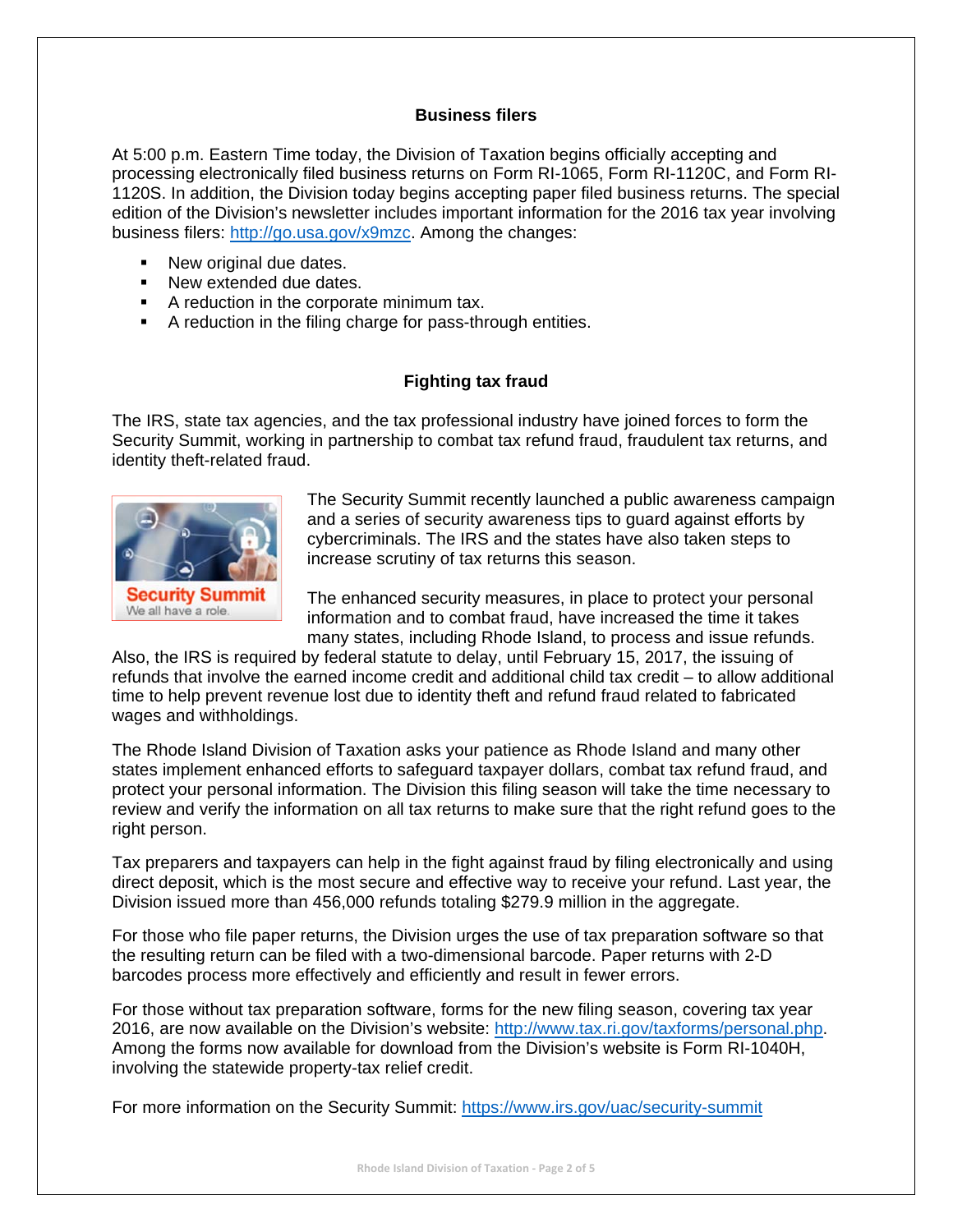# **Filing tips**

The Division of Taxation urges taxpayers and preparers to make sure that a Rhode Island personal income tax return includes a properly and accurately completed Schedule W (assuming that the taxpayer had Rhode Island personal income tax withheld last year, from a paycheck, a pension, or other such source of income).

When filing a paper return, taxpayers should make sure that the return is signed and dated. When making a payment, taxpayers should be sure to include a payment voucher. For those using tax software, vouchers can be printed out along with a copy of the return. Vouchers are also on the Division website: http://www.tax.ri.gov/forms/2016/Income/2016%20RI-1040V\_h.pdf

The Division urges taxpayers to gather and organize their financial records for 2016 to assist in the preparation of complete and accurate returns. Those claiming certain tax credits should be prepared to provide supporting documentation:

- Because the earned income credit is intended for those who have earned income (and who meet certain other requirements), those claiming the credit need to have *bona fide*  documentation showing the source(s) of their earned income, such as Form W-2 wage statements.
- Because the statewide property-tax relief credit (Form RI-1040H) is generally intended for those who own or rent local property (and who meet certain other requirements), those claiming the credit need to have *bona fide* documentation showing that they paid local property tax, or paid rent to a landlord that paid local property tax.

| <b>Rhode Island personal income tax refunds</b>                                                    |                    |                    |                   |  |
|----------------------------------------------------------------------------------------------------|--------------------|--------------------|-------------------|--|
|                                                                                                    | Calendar year 2015 | Calendar year 2016 | <b>Difference</b> |  |
| Number of refunds                                                                                  | 454.214            | 456.894            | $+0.59%$          |  |
| Total dollar amount                                                                                | \$249,597,074.19   | \$279,878,237.91   | $+12.1%$          |  |
| Average refund                                                                                     | \$549.51           | \$612.57           | $+11.5%$          |  |
| Numbers are as of December 31, do not count carryforwards or offsets, and are subject to rounding. |                    |                    |                   |  |

# **Contacting the Division of Taxation**

There are a number of convenient ways to directly reach the Division regarding your Rhode Island personal income tax return or refund. Email the Division using the following address: Tax.Assist@tax.ri.gov. Or call the Division at (401) 574-8829 (choose option # 3), or visit the Division's office on the first floor of the Powers Building, at One Capitol Hill, diagonally across from the Smith Street entrance of the State House. The Division is typically open to the public from 8:30 a.m. to 3:30 p.m. business days. Also, beginning in early February, the Division will regularly update its online "Where's My Refund?" tool: https://www.ri.gov/taxation/refund/.

The Division of Taxation cannot directly respond to taxpayer inquiries via social media, such as Twitter and Facebook, because of State statutes protecting taxpayer confidentiality. For the same reason, individual taxpayer inquiries cannot be directly addressed when made through traditional media, such as TV stations and talk-show programs. The Division recommends using the contact information listed above – including the email address, phone number, and office visit information.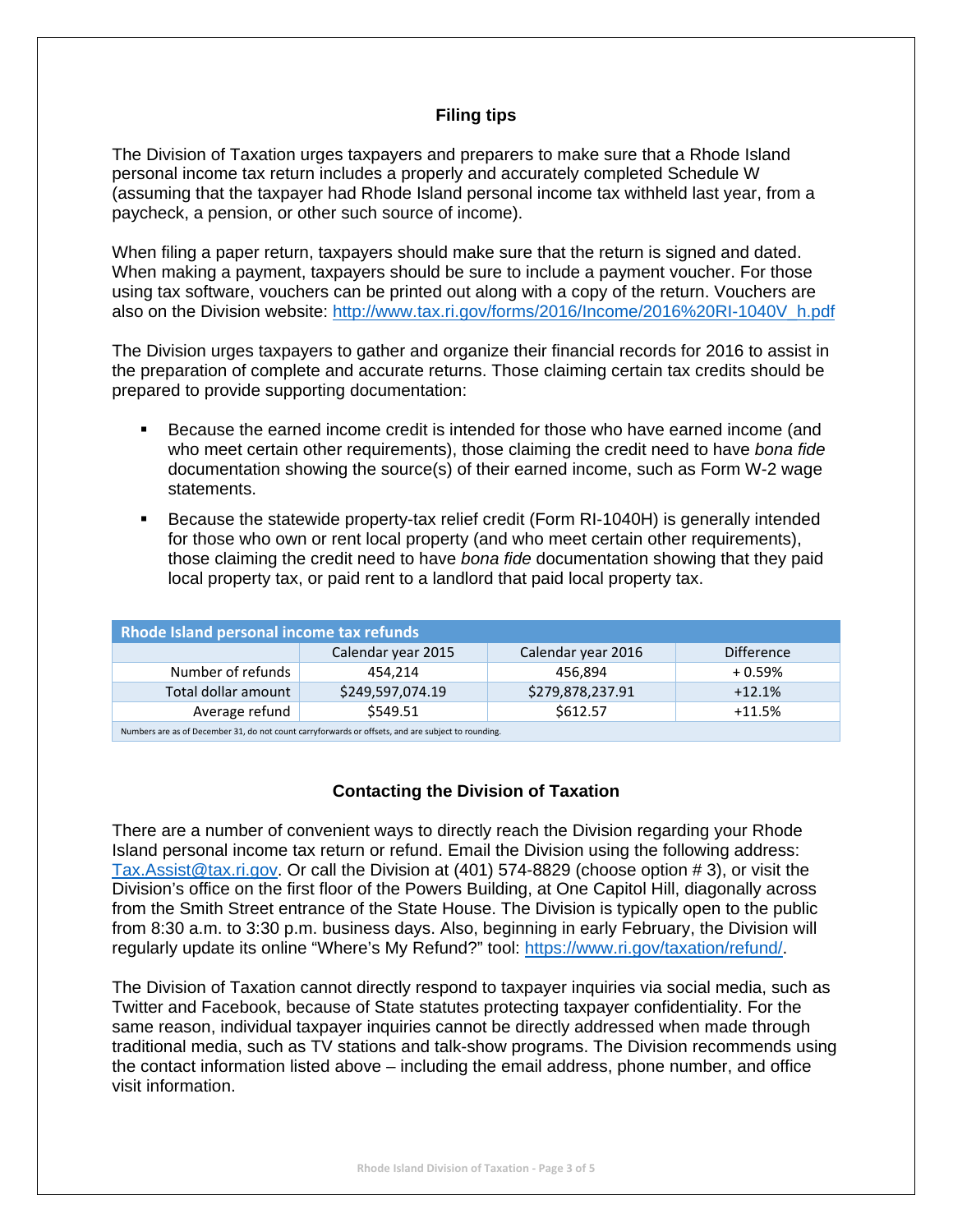# **Forms and information online**

A number of tax forms, instructions, and related schedules and other materials are now available online at the Division of Taxation website: http://www.tax.ri.gov/taxforms/ To order forms, call (401) 574-8970 (but bear in mind that forms and instructions are on the agency's website at http://www.tax.ri.gov/taxforms/). Or email: tax.forms@tax.ri.gov



Tax preparers and taxpayers can pick up forms and instructions, or make payments or ask questions, at the Division of Taxation office at One Capitol Hill, Providence, R.I. The office is typically open to the public from 8:30 a.m. to 3:30 p.m. business days.

Taxpayers with questions may call the Division of Taxation at (401) 574-8829 (choose option 3) from 8:30 a.m. to 3:30 p.m. business days, but keep in mind that call volume is high during filing season. For a complete listing of contact information for the Division of Taxation, use the "Contact Us" section of the website: http://www.tax.ri.gov/contact/

# **Finding a tax preparer**

Although the Rhode Island Division of Taxation does not prepare tax returns on a walk-in basis, many certified public accountants, enrolled agents, public accountants, and other preparers are available throughout the state.

The IRS website includes information on choosing a tax professional, as well as a public directory of certain tax professionals to help taxpayers determine return preparer credentials and qualifications. The directory is a searchable, sortable database with the name, city, state and ZIP code of credentialed return preparers: http://go.usa.gov/cQ7WT

#### **Free tax assistance**

Many locations in Rhode Island will prepare personal income tax returns -- and property-tax relief claims on Form RI-1040H -- all at no charge for eligible taxpayers. To find a volunteer tax preparation site near you:

- Call the United Way of Rhode Island's helpline at 211.
- Call the VITA program toll-free at 1-800-906-9887.
- Call the AARP Tax-Aide program toll-free at 1-888-227-7669.

For more information, see the IRS website, which includes links for finding nearby volunteer tax preparation sites: http://go.usa.gov/cQ7Zw

#### **Free File**

You may qualify to prepare and file your federal and Rhode Island resident personal income tax returns online at no charge. The free service is made possible from Free File, which is a partnership between the Internal Revenue Service, the Rhode Island Division of Taxation, a number of other states, and the Free File Alliance.